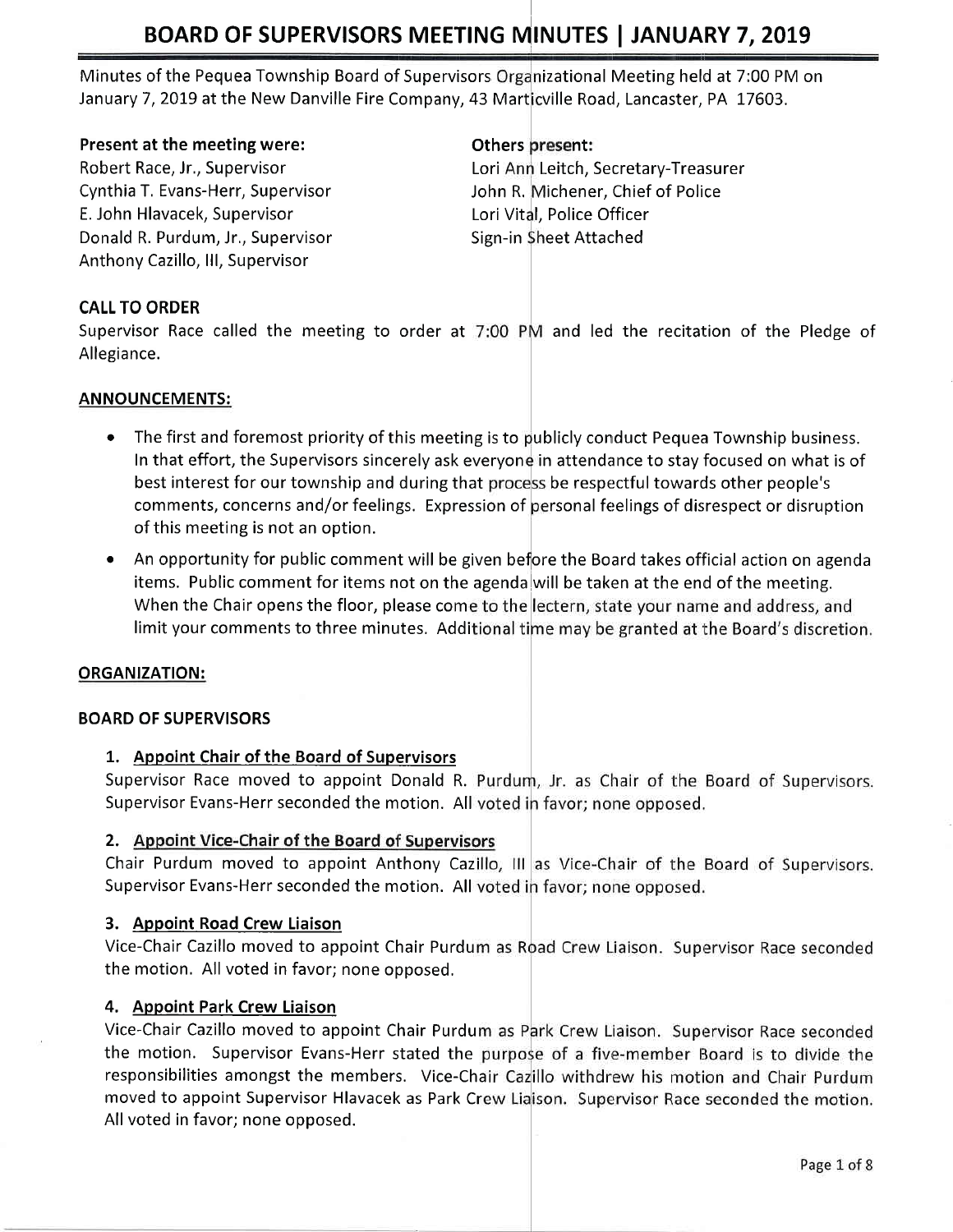# 5. Appoint Legal Liaison

Supervisor Hlavacek moved to appoint Chair Purdum as Legal Liaison of the Board of Supervisors Supervisor Race seconded the motion. Chair Purdum, Vice-Chair Cazillo, Supervisor Race, and Supervisor Hlavacek voted in favor; Supervisor Evans-Herr voted nay.

# 6. Appoint Representative for Union Negotiations

Supervisor Race moved to appoint Vice-Chair Cazillo as the Representative for Union Negotiations Supervisor Hlavacek seconded the motion. Supervisor Evans-Herr amended the motion to appoint Vice-Chair Cazillo and Supervisor Hlavacek as the Representatives for Union Negotiations. Chair Purdum seconded the amended motion. All voted in favor; none opposed.

# 7. Appoint Volunteer Fire Companv Liaison

Chair Purdum moved to appoint Vice-Chair Cazillo as Fire Company Liaison. Supervisor Race seconded the motion. All voted in favor; none opposed.

# 8. Appoint Voting Delegate for PSATS Conference

Vice-Chair Cazillo moved to appoint Chair Purdum as Voting Delegate for the PSATS Conference. Supervisor Race seconded the motion. All voted in favor; none opposed.

# 9. Appoint Community Development Bl

Chair Purdum moved to appoint Supervisor Hlavacek as the Community Development Block Grant Program Representative. Supervisor Race seconded the motion. Supervisor Evans-Herr encouraged the Board to nominate a Supervisor who resides in the Urban Growth Area. Chair Purdum withdrew his original motion and moved to appoint Vice-Chair Cazillo as the Community Development Block Grant Program Representative. Supervisor Race seconded the new motion. All voted in favor; none opposed,

# 10. Approve Lancaster Inter-Municipal Committee membership and appoint Representative

Southern Lancaster County Intermunicipal Council (SLCIMC). Chair Purdum, Vice-Chair Cazillo, Supervisor Race, and Supervisor Hlavacek voted in favor of approving Pequea Township's membership in the Lancaster Inter-Municipal Committee and appointing Vice-Chair Cazillo as Pequea Township's LIMC Representative; Supervisor Evans-Herr voted nay. Chair Purdum moved to approve Pequea Township's membership in the Lancaster Inter-Municipa Committee (LIMC) and appoint Vice-Chair Cazillo to resent Pequea Township at the meetings. Supervisor Race seconded the motion. reappointing her as the LIMC Representative. Chair Purdum expressed an interest in returning to the Supervisor Evans-Herr asked the Board to consider

# TOWNSHIP ADMINISTRATION & PERSONNEL

# 11. Appoint Roadmaster

Chair Purdum moved to table the appointment of a Roadmaster. Vice-Chair Cazillo seconded the motion. Supervisor Evans-Herr requested a timeline for revisiting the matter; Chair Purdum responded two to four months. Chair Purdum, Vice-Chair Cazillo, Supervisor Race, and Supervisor Hlavacek voted in favor of tabling this item; Supervisor Evans-Herr voted nay.

# 12. <u>Authorize Representative for the</u>

Representatives for the Declaration of Snow and Ice Emergencies as described in Section 304 of Traffic Ordinance 211-2018. Supervisor Hlavacek seconded the motion. All voted in favor; none opposed. Supervisor Race moved to appoint Chair Purdum or Road Foreman Jeff Fry to be Duly Authorized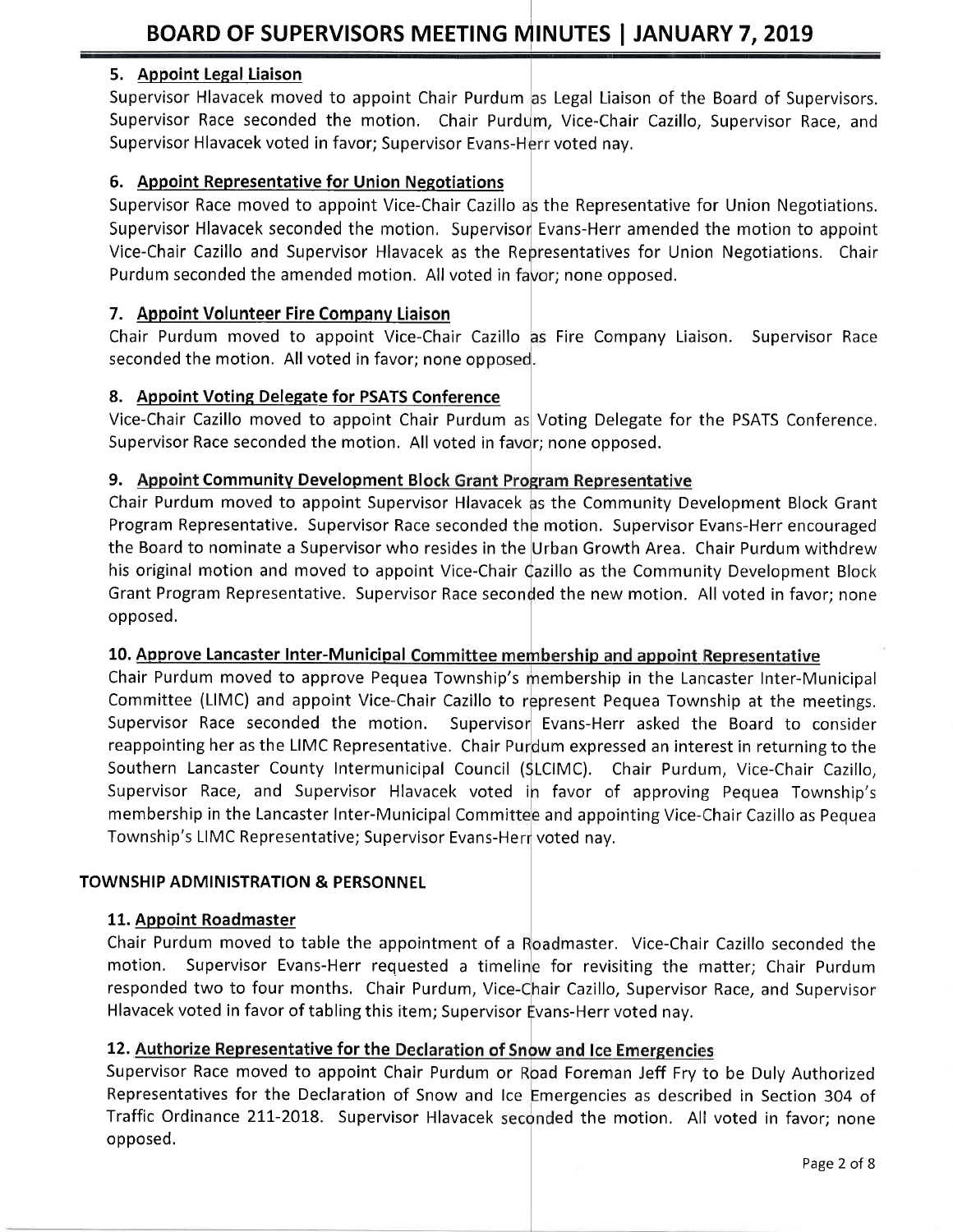# 13. Appoint Secretary-Treasurer

Chair Purdum moved to appoint Lori Ann Leitch as Secretary-Treasurer. Supervisor Race seconded the motion. All voted in favor; none opposed.

# 14. Set amount of Treasurer Bond

Chair Purdum moved to set the amount of the Treasurer Bond at one million dollars (\$1,000,000.00). Supervisor Race seconded the motion. Supervisor Evans-Herr suggested reevaluating the amount. Chair Purdum withdrew his motion and moved to table this item. Supervisor Race seconded the motion. All voted in favor; none opposed.

# 15. Resolution - Appoint Chief Administrative Officer of the Non-Uniformed Employees' Pension Plan

Supervisor Evans-Herr moved to adopt Resolution 501-2019 appointing Secretary-Treasurer Lori Ann Leitch as Chief Administrative Officer of the Pequea Township Non-Uniformed Employees' Pension Plan for the purpose of carrying information to the Department of the Auditor General and to administer funds with the Principal Financial Group, Supervisor Race seconded the motion. All voted in favor; none opposed,

# 16. Resolution - Appoint Chief Administrative Officer of the Uniformed Employees' Pension Plan

Supervisor Evans-Herr moved to adopt Resolution 502-2019 appointing Secretary-Treasurer Lori Ann Leitch as Chief Administrative Officer of the Pequea Township Uniformed Employees' Pension Plan for the purpose of carrying information to the Department of the Auditor General and to administer funds with the Pennsylvania Municipal Retirement System (PMRS). Supervisor Race seconded the motion, All voted in favor; none opposed,

# 17. Resolution - Appoint Depositories for 2019

Supervisor Evans-Herr moved to adopt Resolution 503-2019 appointing PNC Bank and Pennsylvania Local Government Investment Trust (PLGIT) as depositories for the year 2019. Supervisor Race seconded the motion. All voted in favor; none opposed.

# 18. Appoint Assistant Secretarv

Chair Purdum moved to appoint Kimberly Ulaky as Asgistant Secretary. Supervisor Race seconded the motion, All voted in favor; none opposed.

# 19. Set Township hours for 2019

Chair Purdum moved to keep the Township office hours Monday through Friday 9:00 AM - 4:30 PM. Supervisor Race seconded the motion. All voted in favor; none opposed. Supervisor Evans-Herr moved to set the Road Crew hours Monday through Friday 7:00 AM - 3:30 PM until Daylight Savings Time begins. Supervisor Hlavacek seconded the m

> Jeff Kreider of 13 Newswanger Road proposed the Road Crew starting at 8:00 AM and working later.

Chair Purdum, Vice-Chair Cazillo, Supervisor Evans-Herr, and Supervisor Hlavacek voted in favor of setting the Road Crew hours Monday through Friday 7:00 AM  $-$  3:30 PM effective Monday, January 14, 2019 until Daylight Savings Time begins; Supervisor Race voted nay.

# 20. Set Mileage Reimbursement Rate for 2019

Chair Purdum moved to authorize mileage reimbursement for employees, Supervisors, and volunteers who use their personal vehicles for approved Township business at the rate of 58 cents

Page 3 of 8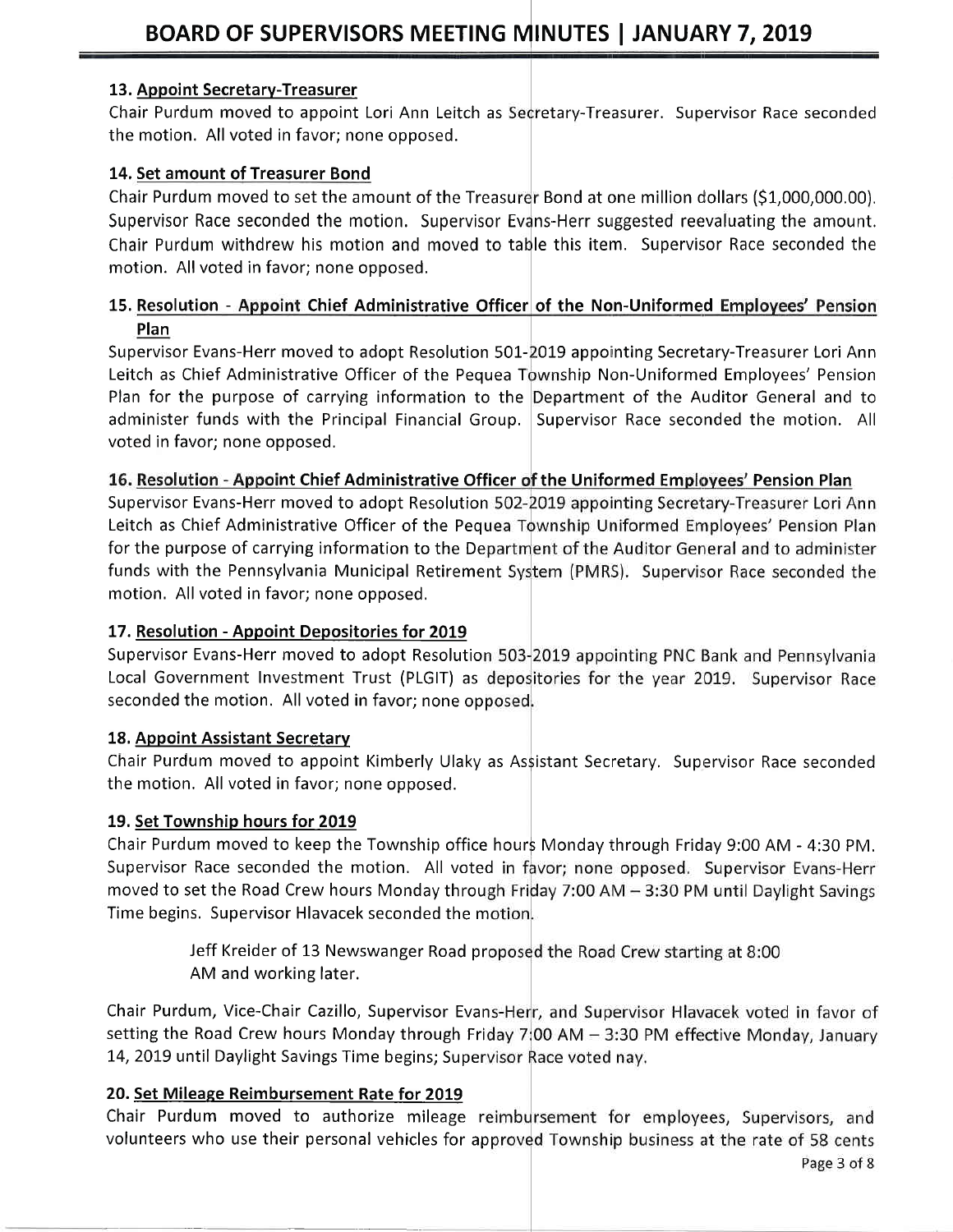per mile set by the Internal Revenue Service for 2019. Supervisor Race seconded the motion. All voted in favor; none opposed.

#### PLANNING & ZONING

# 21. Appoint Zoning Officer

Supervisor Evans-Herr moved to appoint Solanco Engineering Associates, LLC as Zoning Officer for Pequea Township and set pay according to the 2019 Rate Schedule. Supervisor Race seconded the motion. All voted in favor; none opposed,

# 22. Appoint Building Code Official and Code Enforcement Officer

Chair Purdum moved to appoint Mark Deimler of Solanco Engineering Associates, LLC as Building Code Official and Code Enforcement Officer for Pequea Township and set pay according to the 2019 Rate Schedule. Supervisor Evans-Herr seconded the motion. All voted in favor; none opposed.

## 23. Resolution - Appoint Zoning Hearing Board member and alternate

Chair Purdum moved to adopt Resolution 504-2019 appointing K. Scott Edwards to the Pequea Township Zoning Hearing Board for a five-year term ending January 2024 and Constantine Kontanis as an alternate to the Pequea Township Zoning Hearing Board for a three-year term ending January 2022. Supervisor Race seconded the motion. Chair Purdum, Vice-Chair Cazillo, Supervisor Race, and Supervisor Hlavacek voted in favor; Supervisor Evans-Herr voted nay.

## 24. Set Zoning Hearing Board members' rate of pay

Chair Purdum moved to set the rate of pay for Zoning Hearing Board members at forty dollars (\$40.00) per meeting attended. Vice-Chair Cazillo seconded the motion. Supervisor Evans-Herr asked the Board to consider an increase. Chair Purdum suggested revisiting the matter at a later date. All voted in favor of setting the rate of pay for Zoning Hearing Board members at forty dollars (540.00) per meeting attended; none opposed.

# 25. Set Zoning Hearing Board Solicitor's rate of pay limit

Chair Purdum moved to set the rate of pay for the Zoning Hearing Board Solicitor not to exceed one hundred fifty-five dollars (\$155.00) per hour. Vice-Chair Cazillo seconded the motion. All voted in favor; none opposed.

# 26. Appoint Planning Commission member (1 of 2)

Chair Purdum moved to appoint Fred Witmer to the Pequea Township Planning Commission for a four-year term ending January 2023. Supervisor Race seconded the motion. All voted in favor; none opposed.

# 27. Appoint Planning Commission member (2 of 2)

Chair Purdum moved to appoint Eric Lucas to the Pequea Township Planning Commission for a fouryear term ending January 2023. Supervisor Race seconded the motion. All voted in favor; none opposed.

# 28. Appoint Municipal Representative to Route 272 Study Advisory Committee

Supervisor Evans-Herr moved to appoint Supervisor Hlavacek to serve as a Municipal Representative to the Route 272 Study Advisory Committee for 2019. Chair Purdum seconded the motion. All votec in favor; none opposed.

# 29. Appoint UCC Inspection Agency (1 of 2)

Page 4 of 8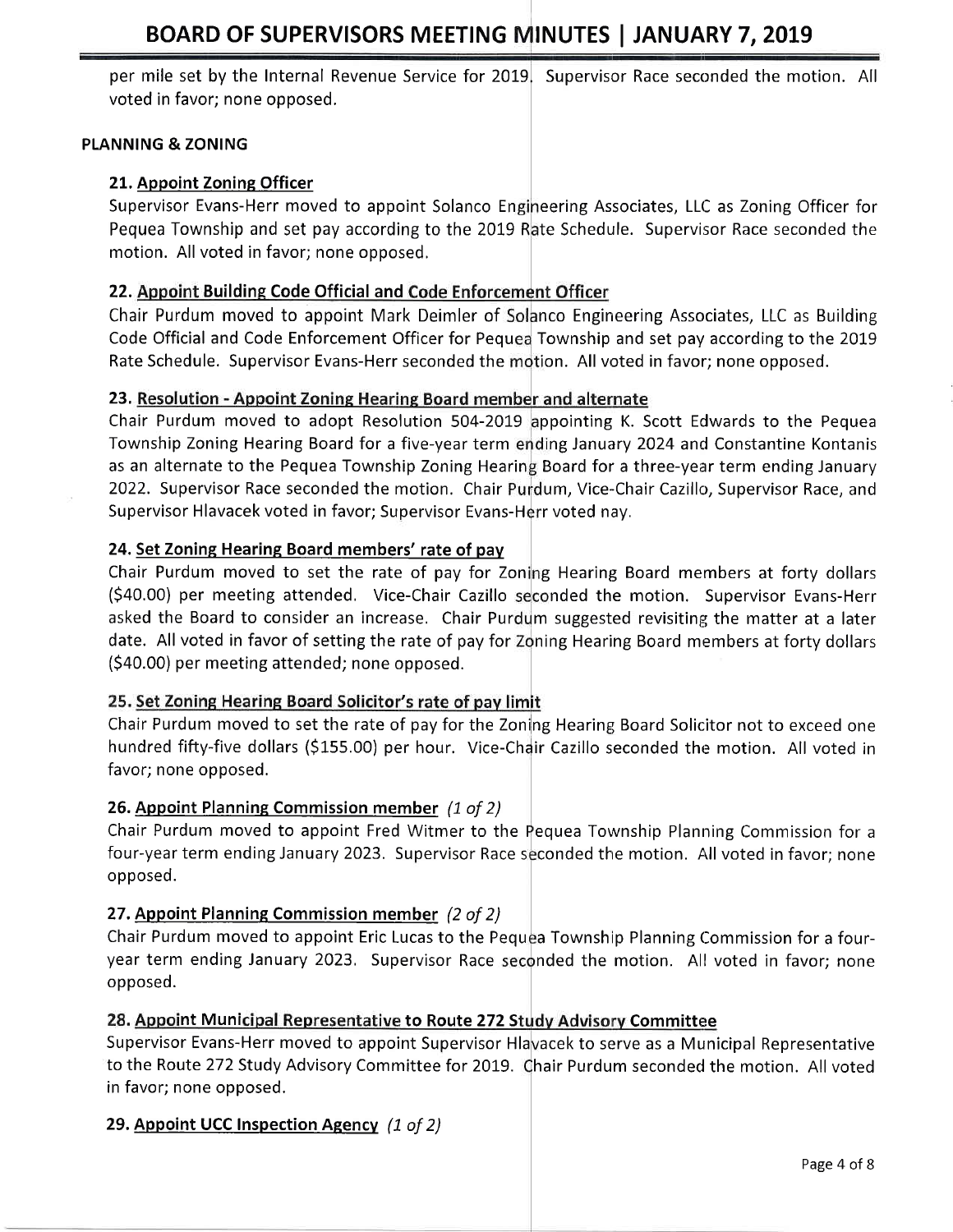# BOARD OF SUPERVISORS MEETING MINUTES | JANUARY 7, 2019

Chair Purdum moved to appoint Commonwealth Code Inspection Service, Inc. as a Unified Construction Code (UCC) Inspection Agency for Pequea Township for the year 2019, Supervisor Race seconded the motion. All voted in favor; none opposed.

# 30. Appoint UCC Inspection Agency (2 of 2)

Chair Purdum moved to appoint Code Administrators, Inc. as a Unified Construction Code (UCC) Inspection Agency for Pequea Township for the year 2019. Supervisor Race seconded the motion. All voted in favor; none opposed.

#### ENGINEERING

#### 31. Appoint Township Engineer

Chair Purdum moved to appoint Solanco Engineeri g Associates, LLC as Engineer for Pequea Township for all general purposes and set pay according to the 2019 Rate Schedule. Supervisor Race seconded the motion. All voted in favor; none opposed.

#### 32. Appoint Alternate Engineer

Chair Purdum moved to appoint Hanover Engineering as Alternate Engineer for Pequea Township and set pay according to the 2019 Rate Schedule. Supervisor Race seconded the motion. All votec in favor; none opposed.

#### 33. Appoint Engineer for Municipal Separate Storm Sewer System (MS4)

Chair Purdum moved to appoint Hanover Engineering as Engineer for Pequea Township's Municipal Separate Storm Sewer System (MS4) projects, Vice-Chair Cazillo seconded the motion. Supervisor Evans-Herr recommended appointing an MS4 Liaison at the next meeting. All voted in favor of appointing Hanover Engineering as the MS4 Engineer; none opposed.

#### SEWAGE ENFORCEMENT

#### 34. Appoint Sewage Enforcement Officer

Chair Purdum moved to appoint Mark Deimler of Solanco Engineering Associates, LLC as Sewage Enforcement Officer for Pequea Township and set pay according to the 2019 Rate Schedule. Vice-Chair Cazillo seconded the motion. All voted in f

#### 35. Appoint Alternate Sewage Enforcement Officer

Chair Purdum moved to appoint Hanover Engineering as Alternate Sewage Enforcement Officer for Pequea Township and set pay according to the 2 the motion. All voted in favor; none opposed.

#### LEGAL

#### 35. Appoint Township Solicitor

Chair Purdum moved to appoint Michael Pykosh of Dethlefs-Pykosh Law Group as Solicitor for Pequea Township for all general purposes and set pay according to the 2019 Rate Schedule. Supervisor Evans-Herr seconded the motion.

> Ken Adams of 39 Cobblestone Drive asked if he could see the attorney's rate schedule. Supervisor Evans-Herr suggested he submit a Right-to-Know request.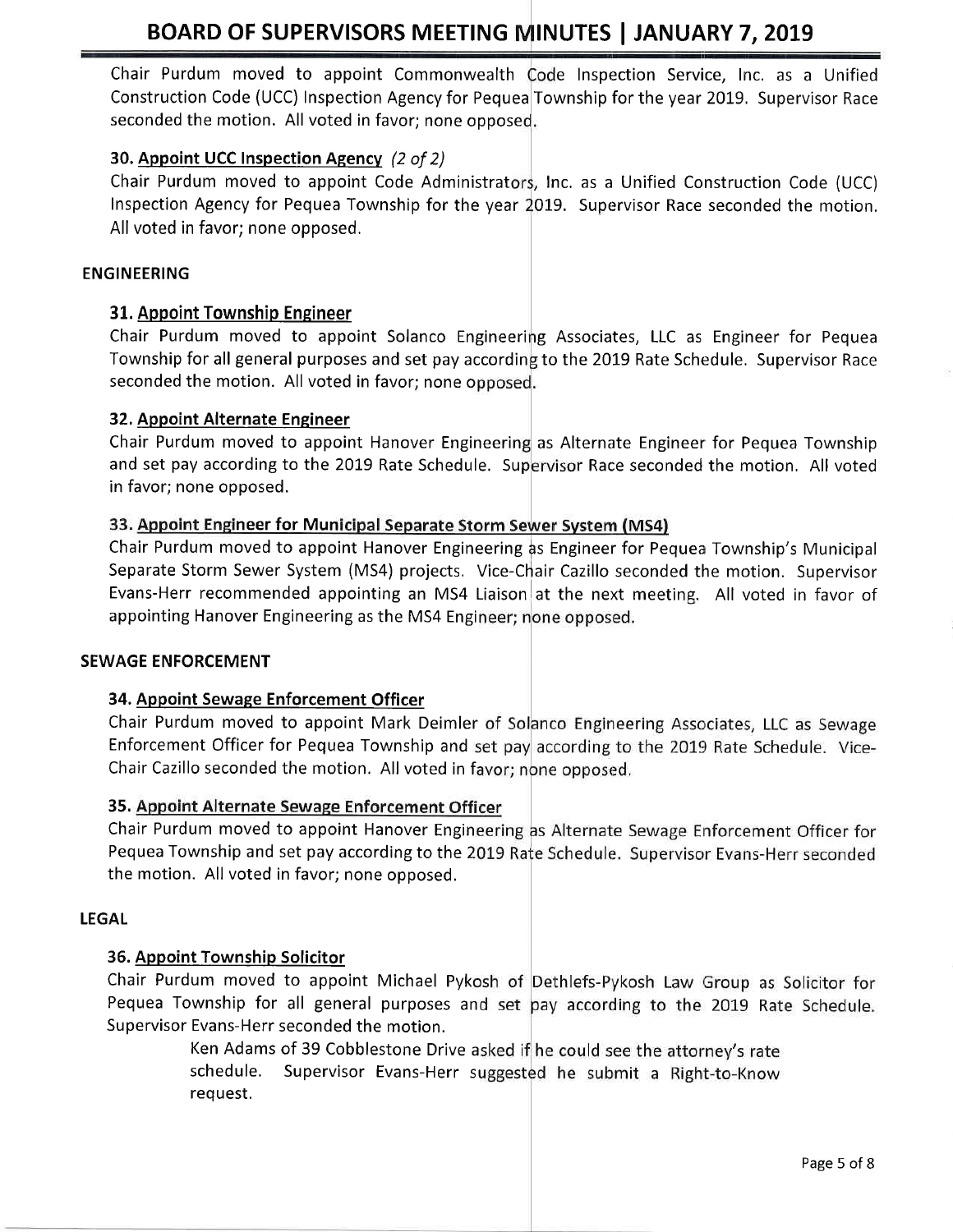After verifying Dethlefs-Pykosh Law Group provided counsel on the archery hunt, Mr. Adams suggested the Board seek another Solicitor

All voted in favor of appointing Michael Pykosh as Township Solicitor; none opposed.

## 37. Appoint Open Records Officer

Chair Purdum moved to appoint Lori Ann Leitch as Open Records Officer for Pequea Township. Vice-Chair Cazillo seconded the motion. All voted in favor; none opposed.

#### 38. Appoint Special Counsel

Supervisor Evans-Herr moved to appoint McNees Wallace & Nurick, LLC as Special Counsel for Pequea Township for personnel matters and set pay according to the 2019 Rate Schedule Supervisor Hlavacek seconded the motion.

> After verifying McNees Wallace & Nurick, LLC provided counsel on the termination of the Articles of Agreement governing the Southern Regional Police Commission, Mr. Adams suggested the Board seek another firm.

All voted in favor of appointing McNees Wallace & Nurick, LLC as Special Counsel; none opposed.

#### AUDITING

## 39. Resolution - Appoint Certified Public Accountant to perform 2018 Audit

Chair Purdum moved to adopt Resolution 505-2019 appointing RKL LLP as the Certified Public Accountant to perform the audit of the Pequea Township books for 2018. Supervisor Race seconded the motion. All voted in favor; none opposed.

#### 40. Appoint Board of Auditors member

Chair Purdum moved to table this item. Supervisor Race seconded the motion. All voted in favor; none opposed,

#### EMERGENCY MANAGEMENT

#### 41. Appoint Emergency Management Coordinator

Chair Purdum moved to appoint Anthony L. Williams, Sr. as Emergency Management Coordinator for Pequea Township. Supervisor Race seconded the motion. Supervisor Evans-Herr mentioned the Emergency Management Plan is due to be updated. All voted in favor of appointing Anthony L. Williams, Sr. as Emergency Management Coordinator; none opposed.

#### 42. Appoint Deputy Emergency Management Coordinator

Chair Purdum moved to appoint John R. Michener as Deputy Emergency Management Coordinator for Pequea Township. Supervisor Race seconded the motion. All voted in favor; none opposed.

# 43. Appoint Assistant Emergency Management Coordinator

Chair Purdum moved to appoint William Birchall as Assistant Emergency Management Coordinator for Pequea Township. Supervisor Race seconded the motion. Supervisor Evans-Herr stressed the importance of National Incident Management System (NIMS) certification. All voted in favor of appointing William Birchall as Assistant Emergency Management Coordinator; none opposed.

#### OTHER APPOINTMENTS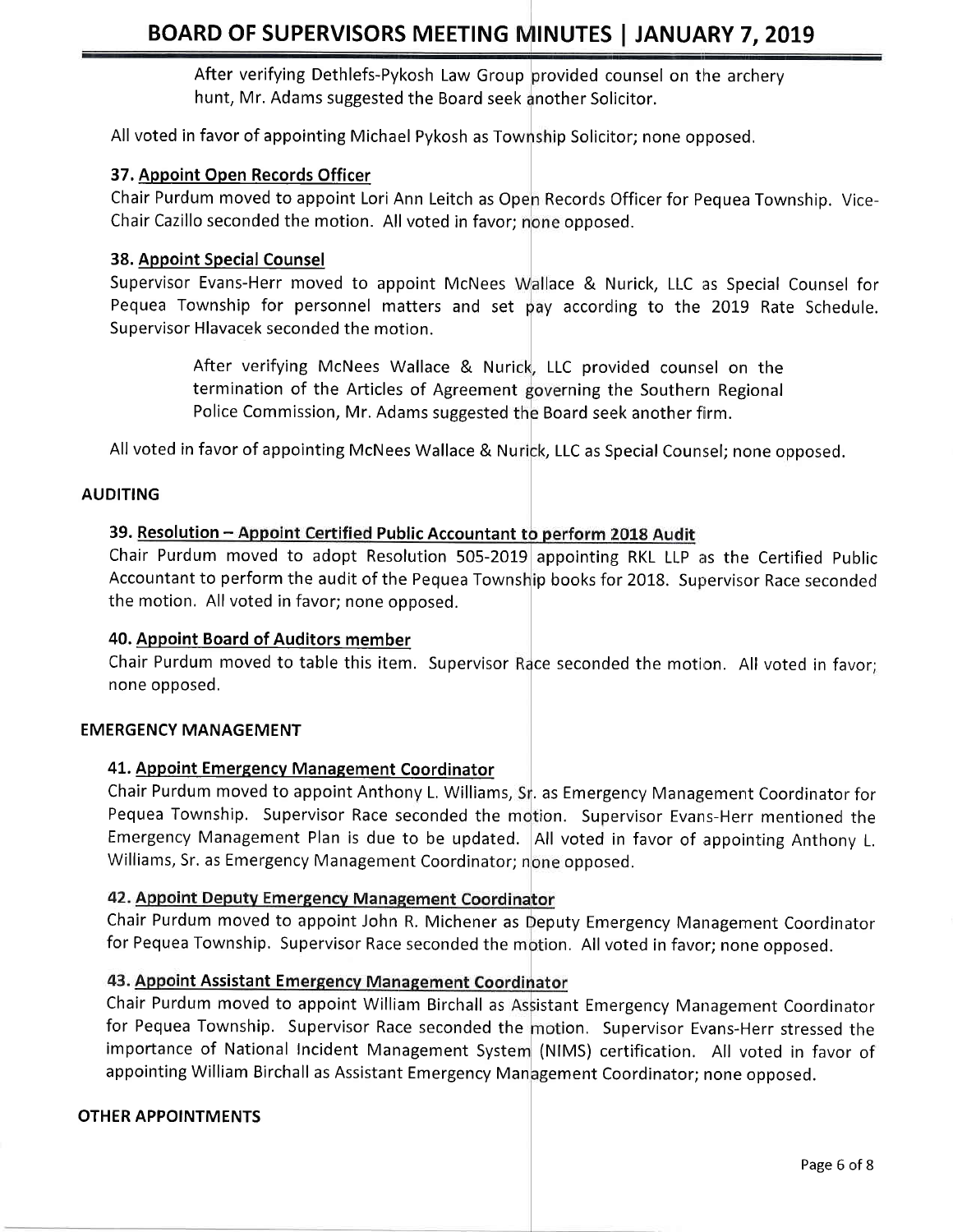## 44. Appoint Real Estate Tax Collector

Chair Purdum moved to appoint the County of Lancaster to collect real estate taxes for Pequea Township for the year 2019. Supervisor Evans-Herr seconded the motion. All voted in favor; none opposed.

#### 45. Appoint Park Board Member

Chair Purdum moved to table this item. Supervisor Evans-Herr seconded the motion. All voted in favor; none opposed.

# 45. Appoint Vacancv Board Chair for 2019

2019. Vice-Chair Cazillo seconded the motion. Chair Purdum, Vice-Chair Cazillo, and Supervisor Race voted in favor; Supervisor Evans-Herr and Supervisor Hlavacek voted nay. Chair Purdum moved to appoint Christine Haas as Chair of the Pequea Township Vacancy Board for

Vice-Chair Cazillo moved to add "Instruct the Solicitor to Prepare the Necessary Ordinance to Dissolve the Park and Recreation Board" to the agenda. Chair Purdum and Supervisor Hlavacek seconded the motion. Supervisor Hlavacek stated he noticed the Park and Recreation Board had to cancel many meetings due to the lack of a quorum.

Tim Weaver announced his resignation from the Park and Recreation Board.

to Prepare the Necessary Ordinance to Dissolve the Park and Recreation Board Vice-Chair Cazillo moved to instruct the Solicitor to prepare the necessary Ordinance to dissolve the Park and Recreation Board of Pequea Township. Supervisor Race seconded the motion. All voted in favor; none opposed,

Chair Purdum moved to add "lnstruct the Solicitor to Withdraw from the Schelling Case" to the agenda. Vice-Chair Cazillo and Supervisor Hlavacek seconded the motion.

Instruct the Solicitor to Withdraw from the Schelling Case.<br>Chair Purdum moved to instruct the Solicitor to withdraw from the Schelling case. Vice-Chair Cazillo seconded the motion. Chair Purdum said the Township's appeal of a variance granted by the Zoning Hearing Board has caused an unnecessary financial burden on the Township. Supervisor Evans-Herr asserted the Zoning Hearing Board's role is to uphold the Zoning Ordinance, not legislate. Supervisor Hlavacek relayed the neighbors do not object to the non-conforming height of the structure.

> Mr. Adams claimed he was barely able to distinguish which building violates the Zoning Ordinance as he rode past it.

> Eric Lucas of 320 Baumgardner Road believes the current building is a vast improvement over the previous structure.

> Jackie Johns of 23 Pine Lane implored the Board to direct the Engineer to confirm the structure is sound.

Supervisor Race questioned the property owner's hardship.

Tim Weaver of 722 Baumgardner Road explained a zoning hardship is caused by the land. Self-created circumstances do not qualify as a hardship. Mr. Weaver understands the desire to put the issue behind them, but he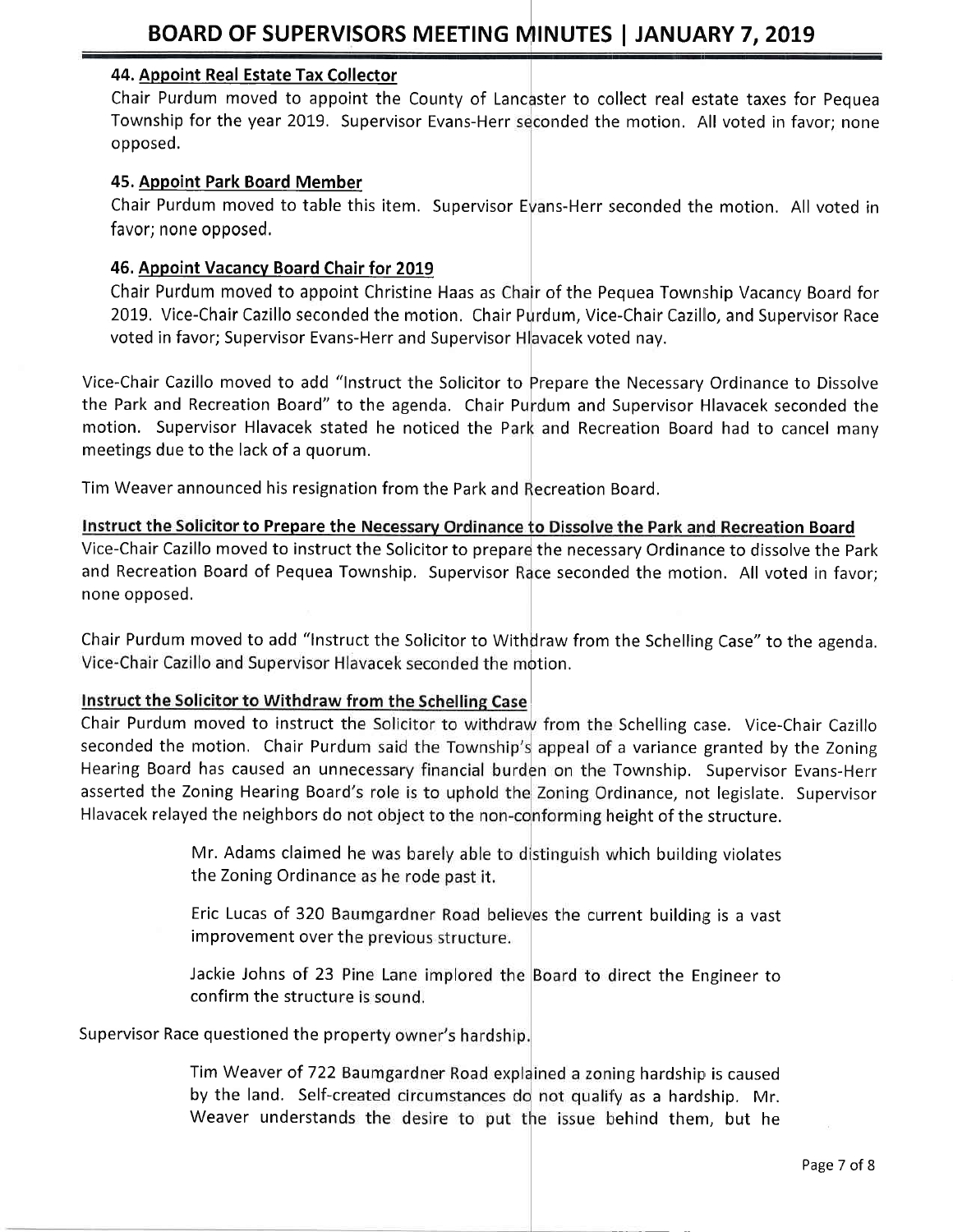# BOARD OF SUPERVISORS MEETING MINUTES | JANUARY 7, 2019

cautioned the Board that the integrity of the Zoning Ordinance will be compromised if they withdraw the appeal,

Chair Purdum, Vice-Chair Cazillo, Supervisor Race, and Supervisor Hlavacek voted in favor of instructing the Solicitor to withdraw from the Schelling case; Supervisor Evans-Herr voted nay.

# ADJOURNMENT

Chair Purdum adjourned the meeting at 8:01 pM.

Respectfully Submitted,

Eaule Pere

Lori Ann Leitch, Secretary